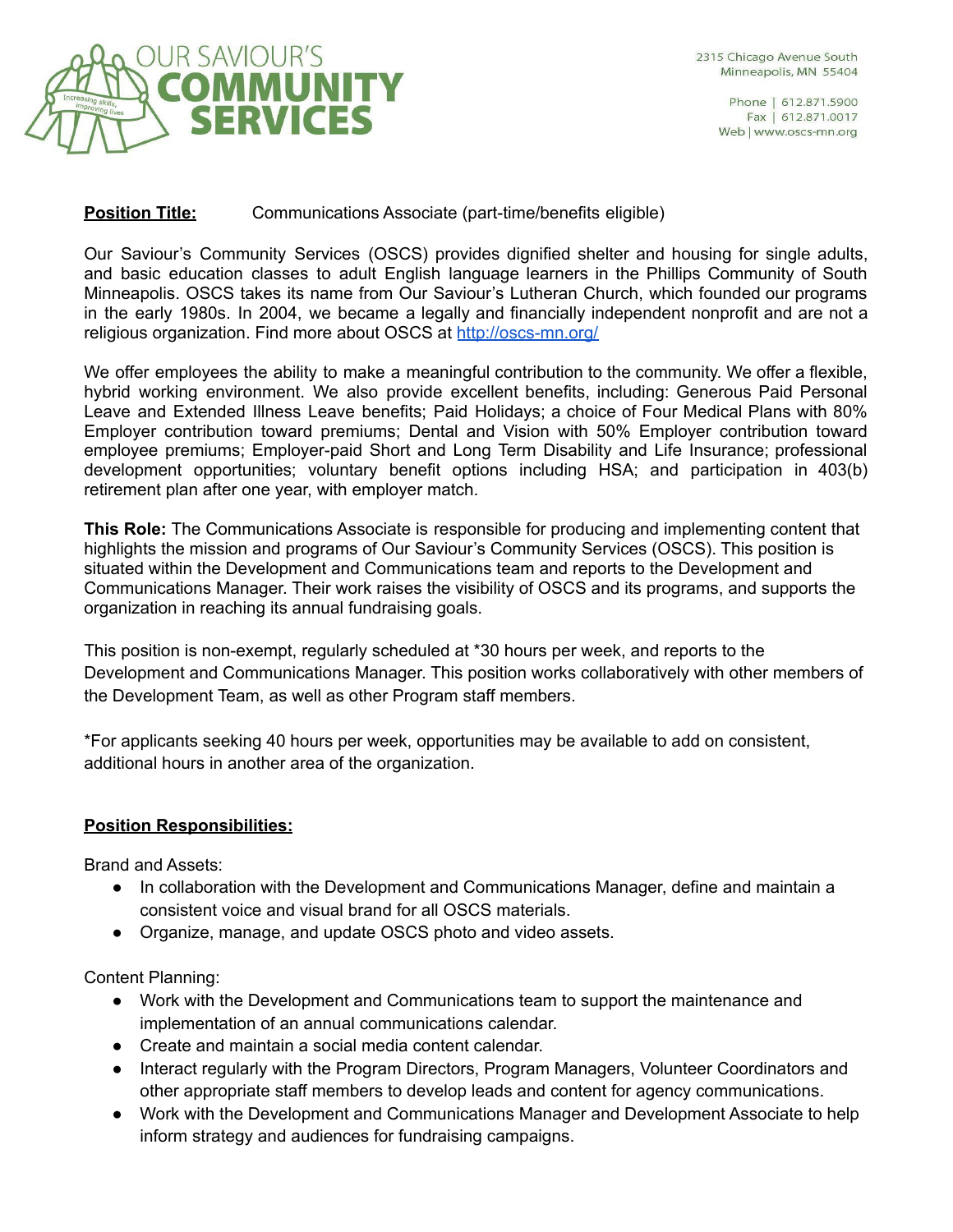



Content Creation:

- Coordinate a monthly internal newsletter, a monthly external e-newsletter, three or more print newsletters each year, and an annual report.
- Produce content for OSCS blog, print newsletters, donor communications, print appeals, and digital campaigns.
- Provide timely content updates for and oversee maintenance of the OSCS website (WordPress).
- Create engaging content for OSCS social media accounts (currently Facebook and YouTube).
- Interview program participants for print and digital communications (including English Learning Center students and Our Saviour's Housing residents).
- Support composition, drafting and editing of internal communications.
- Support community engagement efforts through creation of talking points, media contact lists, presentations, and other materials.

Content Implementation & Evaluation:

- Use donor management software (Bloomerang) to send newsletters, welcome emails, and other mass communications.
- Communicate with external vendors regarding supplies, print projects, and other orders.
- Create a system for evaluating effectiveness and reach of communications efforts.

Community Engagement:

- Respond in an accurate and timely manner to external inquiries via social media, the OSCS website, and general OSCS email inbox.
- Engage with partner organizations on social media.

Other:

- Participate actively in regularly scheduled meetings of the Development Team.
- Provide support for special events and special projects as needed.
- Order business cards, mailing supplies, and staff badges from external vendors.
- Actively participates in building a culture of belonging within OSCS.
- Other duties to be discussed as time permits and the needs of OSCS require.

# **Experience and Qualification Requirements:**

- Proficiency with Google or Microsoft applications.
- Strong communication skills (written and verbal).
- Strong attention to detail.
- Ability to read, understand, and write English.
- Ability to use standard office equipment, including computer, monitor, keyboard and software programs.

## **Any of the Following Experience is a "Plus":**

● 1+ years of relevant work experience, preferably in a role related to communications or fundraising.